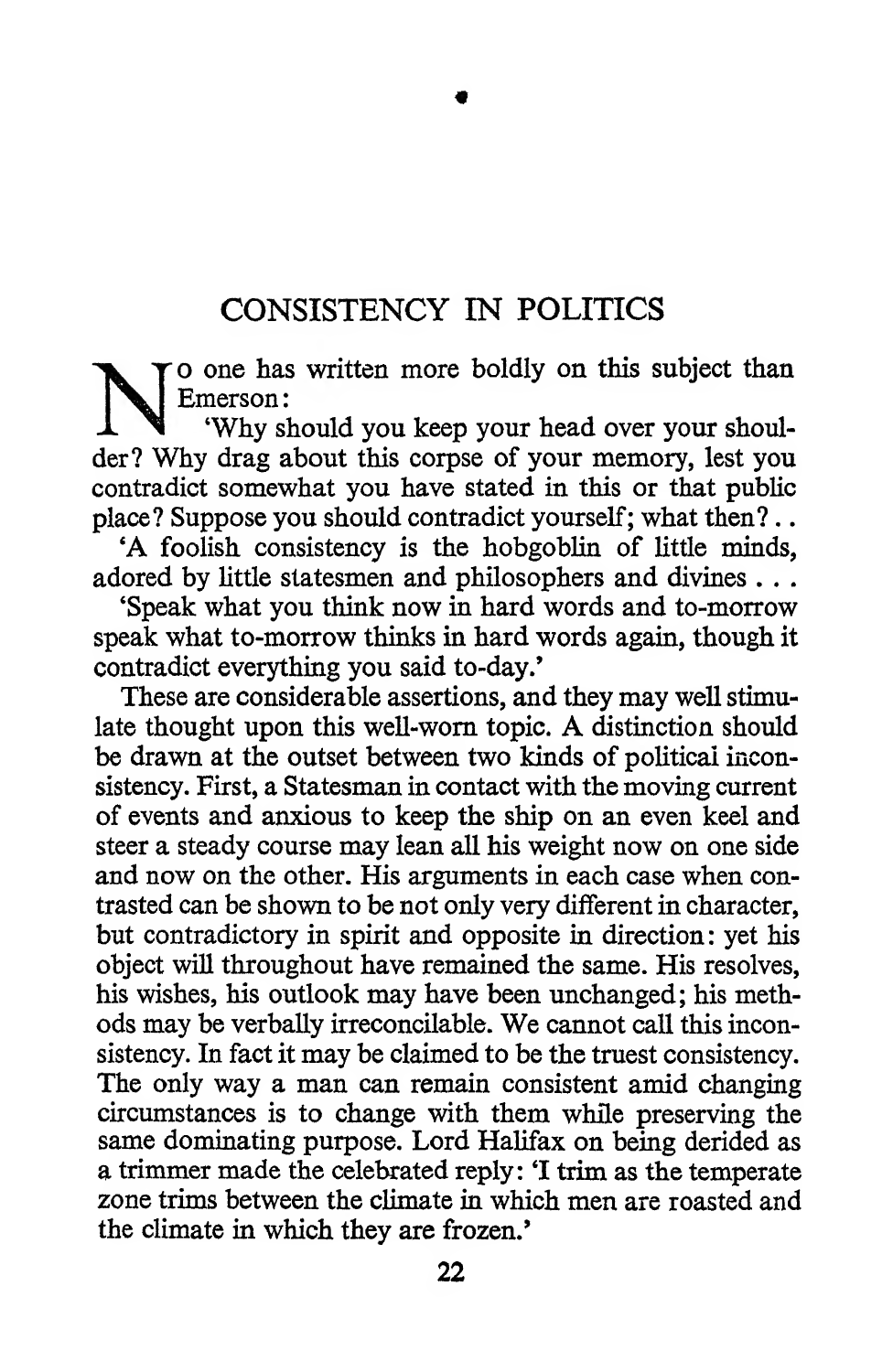No greater example in this field can be found than Burke. His Thoughts on the Present Discontents, his writings and speeches on the conciliation of America, form the main and lasting armoury of Liberal opinion throughout the Englishspeaking world. His Letters on a Regicide Peace, and Reflections on the French Revolution, will continue to furnish Conservatives for all time with the most formidable array of opposing weapons. On the one hand he is revealed as a foremost apostle of Liberty, on the other as the redoubtable champion of Authority. But a charge of political inconsistency applied to this great life appears a mean and petty thing. History easily discerns the reasons and forces which actuated him, and the immense changes in the problems he was facing which evoked from the same profound mind and sincere spirit these entirely contrary manifestations. His soul revolted against tyranny, whether it appeared in the aspect of a domineering Monarch and a corrupt Court and Parliamentary system, or whether, mouthing the watch-words of a non-existent liberty, it towered up against him in the dictation of a brutal mob and wicked sect. No one can read the Burke of Liberty and the Burke of Authority without feeling that here was the same man pursuing the same ends, seeking the same ideals of society and Government, and defending them from assaults, now from one extreme, now from the other. The same danger approached the same man from different directions and in different forms, and the same man turned to face it with incomparable weapons, drawn from the same armoury, used in a different quarter, but for the same purpose.

It is inevitable that frequent changes should take place in the region of action. A policy is pursued up to a certain point; it becomes evident at last that it can be carried no further. New facts arise which clearly render it obsolete; new difficulties, which make it impracticable. A new and possibly the opposite solution presents itself with overwhelming force. To abandon the old policy is often necessarily to adopt the new. It sometimes happens that the same men, the same Government, the same Party have to execute this volte face. It may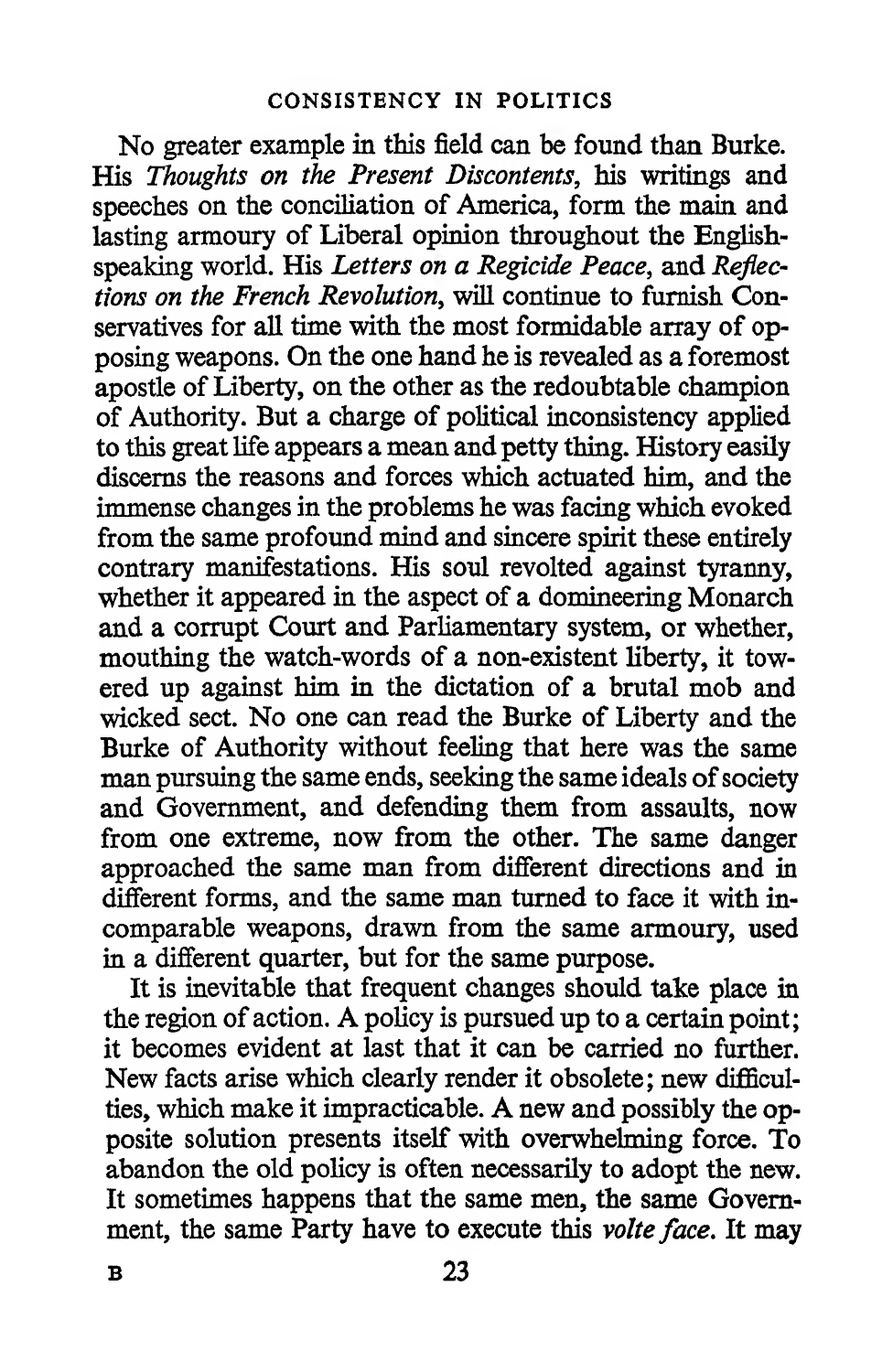be their duty to do so because it is the sole manner of discharging their responsibilities, or because they are the only combination strong enough to do what is needed in the new circumstances. In such a case the inconsistency is not merely verbal, but actual, and ought to be boldly avowed. In place of arguments for coercion, there must be arguments for conciliation; and these must come from the same lips as the former. But all this may be capable of reasonable and honourable explanation. Statesmen may say bluntly, 'We have failed to coerce; we have now to conciliate,' or alternatively, 'We have failed to conciliate; we have now to coerce.'

Ireland with its mysterious and sinister influence has been responsible for many changes of this kind in British politics. We see Mr. Gladstone in 1886 after five years of coercion, after the fiercest denunciation of Irish Nationalists 'marching through rapine to the disintegration of the Empire,' turn in a month to those policies of reconciliation to which the rest of his life was devoted. Mr. Gladstone in his majestic and saintly manner gave many comforting and convincing reasons for his change, and there is no doubt that his whole nature was uplifted and inspired by his new departure. But behind all the eloquence and high-sounding declamation there was a very practical reason for his change, which in private at any rate he did not conceal.

During the interval between the fall of his Government in 1885 and his resumption of power in 1886, a Conservative Government held office with the support of the Irish vote, and the people—wrongly no doubt but sincerely—thought the Conservatives were themselves meditating a solution of the Irish problem on Home Rule lines. Confronted with this supposed fact he felt it impossible for the Liberal Party to march further along the path of coercion and a denial of Irish claims. But Mr. Gladstone was wrong in his judgment of the impending Conservative action. The Conservative Party would never at that stage have been capable of a Home Rule policy. They might have coquetted with the Irish vote as a manœuvre in their fierce political battle with the Liberals; but any deci-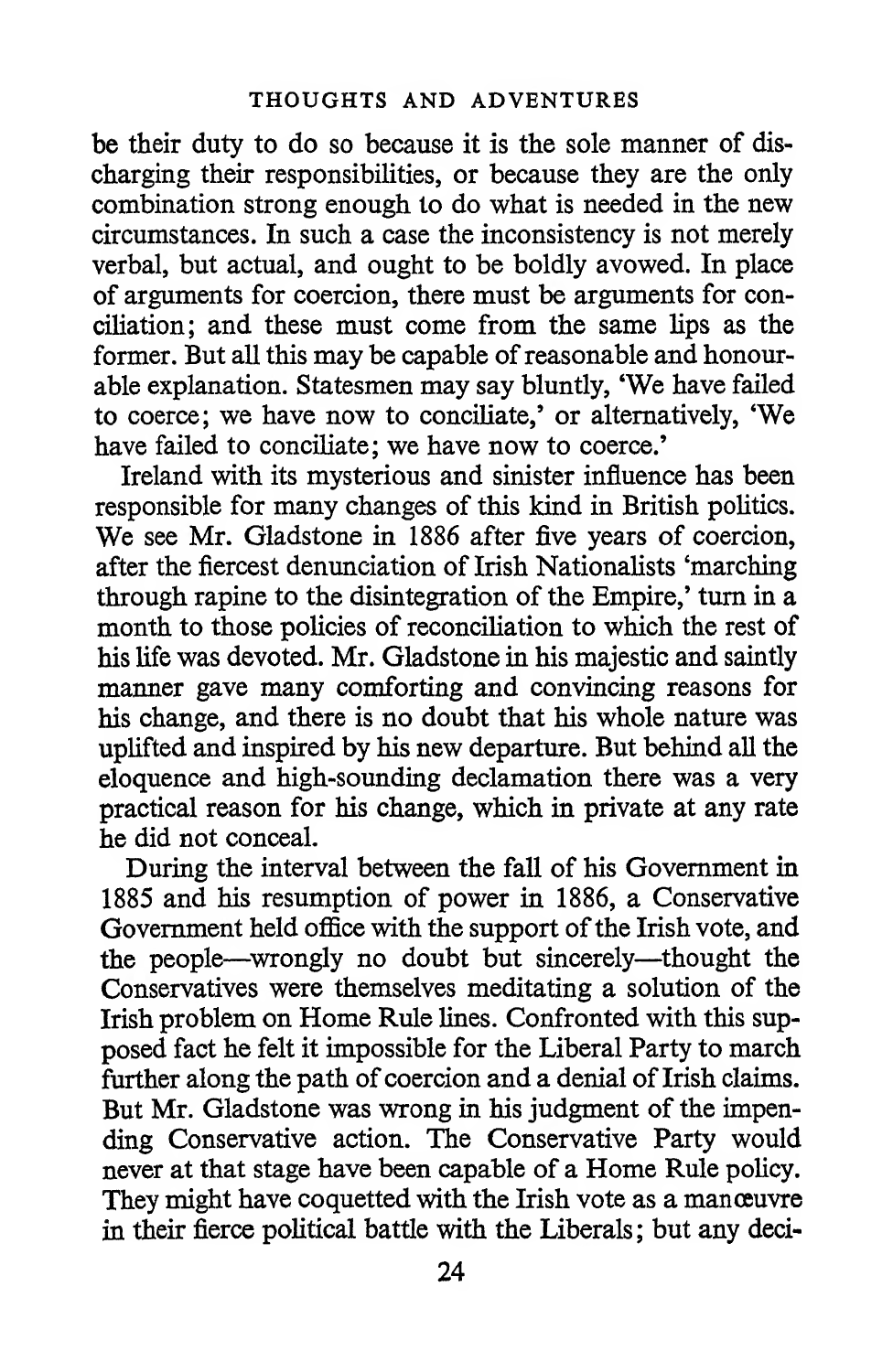ded advance towards Home Rule would have split them from end to end, dethroned their leaders in such a course, and destroyed the power of the Party as a governing instrument. Mr. Gladstone gave to his opponents through this miscalculation what was virtually a twenty years' reign of power. Nevertheless the judgment of history will probably declare that Mr. Gladstone was right both in his resistance to Home Rule up to a certain point and in his espousal of it thereafter. Certainly the change which he made upon this question in 1886, for which he was so much condemned, was in every way a lesser change than that which was made by the whole Conservative Party on this same question thirty-five years later in 1921.

Apart from action in the march of events, there is an in consistency arising from a change of mood or heart. 'Le cœur a ses raisons que la raison ne connaît pas.' Few men avoid such changes in their lives, and few public men have been able to conceal them. Usually youth is for freedom and reform, maturity for judicious compromise, and old age for stability and repose. The normal progression is from Left to Right, and often from extreme Left to extreme Right. Mr. Gladstone's progress was by a striking exception in the opposite direction. In the immense period covered by his life he moved steadily and irresistibly from being 'the rising hope of stern unbending Tories' to become the greatest Liberal statesman of the nineteenth century. Enormous was the change of mood which this august transition represented. From the young Member of Parliament whose speech against the abolition of slavery attracted the attention of the House of Commons in 1833, from the famous Minister who supported the Confederate States against the North in the sixties, to the fiery orator who pleaded the cause of Bulgarian independence in the eighties, and the veteran Premier, the last scraps of whose matchless strength were freely offered in the nineties to the cause of Irish self-government—it was a transit almost astronomical in its scale.

It were a thankless theme to examine how far ambition to lead played its unconscious but unceasing part in such an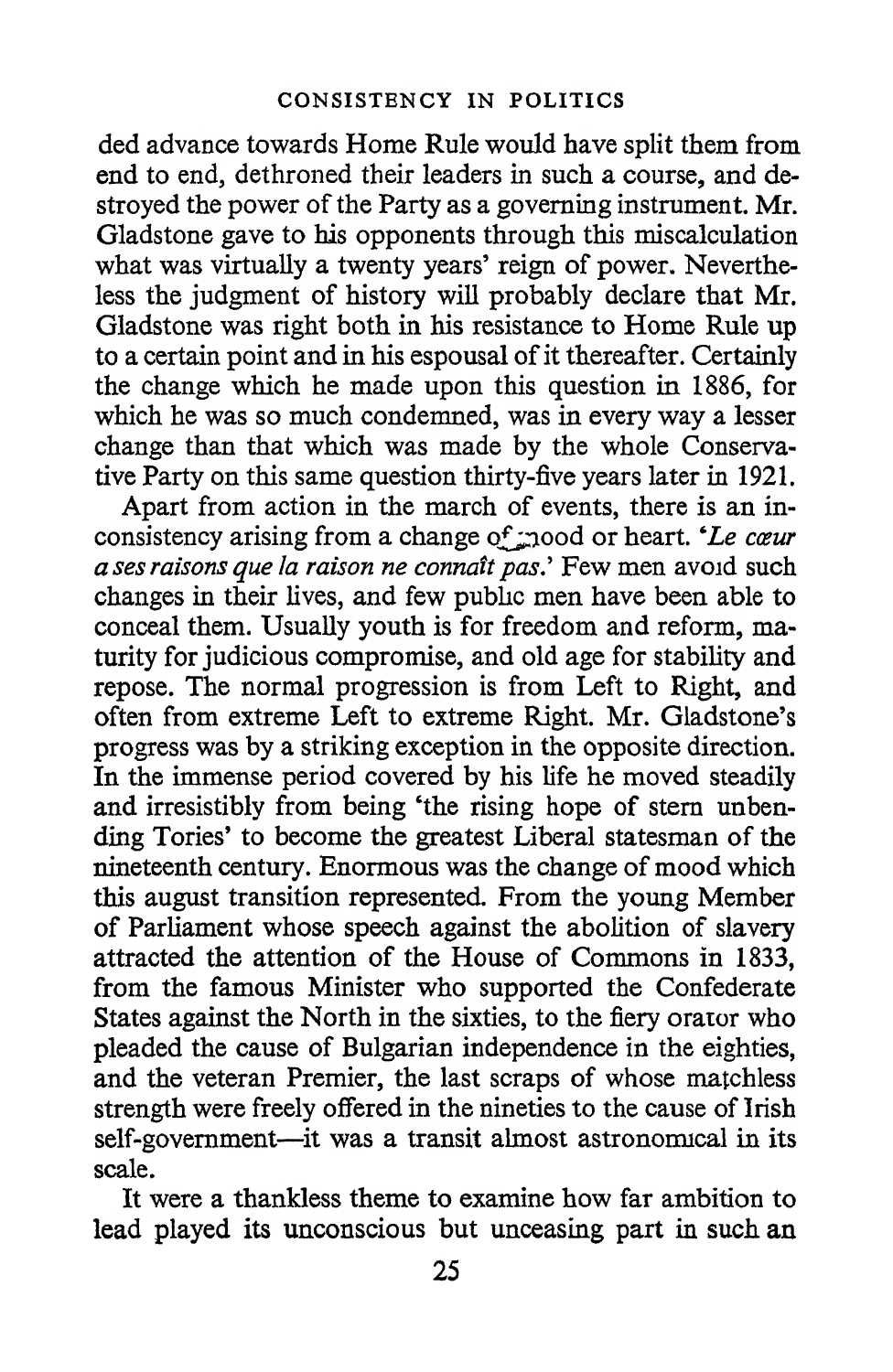evolution. Ideas acquire a momentum of their own. The stimulus of a vast concentration of public support is almost irresistible in its potency. The resentments engendered by the warfare of opponents, the practical responsibilities of a Party Leader—all take a hand. And in the main great numbers are at least an explanation for great changes. 'I have always marched,' said Napoleon, 'with the opinion of four or five millions of men.' To which, without risking the reproach of cynicism, we may add two other sayings: 'In a democratic country possessing representative institutions it is occasionally necessary to defer to the opinions of other people'; and, T am their leader; I must follow them.' The integrity of Mr. Gladstone's career is redeemed by the fact that these two last considerations played a far smaller part in his life than in those of many lesser public men whose consistency has never been impugned.

It is evident that a political leader responsible for the direction of affairs must, even if unchanging in heart or objective, give his counsel now on the one side and now on the other of many public issues. Take for instance the strength and expense of the armed forces of a country in any particular period. This depends upon no absolute or natural law. It relates simply to the circumstances of the time and to the view that a man may hold of the probability of dangers, actual or potential, which threaten his country. Would there, for instance, be any inconsistency in a British Minister urging the most extreme and rapid naval preparations in the years preceding the outbreak of the Great War with Germany, and advocating a modest establishment and strict retrenchment in the years following the destruction of the German naval power? He might think that the danger had passed and had carried away with it the need for intense preparation. He might believe that a long period of peace would follow the exhaustion of the World War, and that financial and economic recovery were more necessary to the country than continuous armed strength. He might think that the Air was taking the place of the Sea in military matters. And he might be right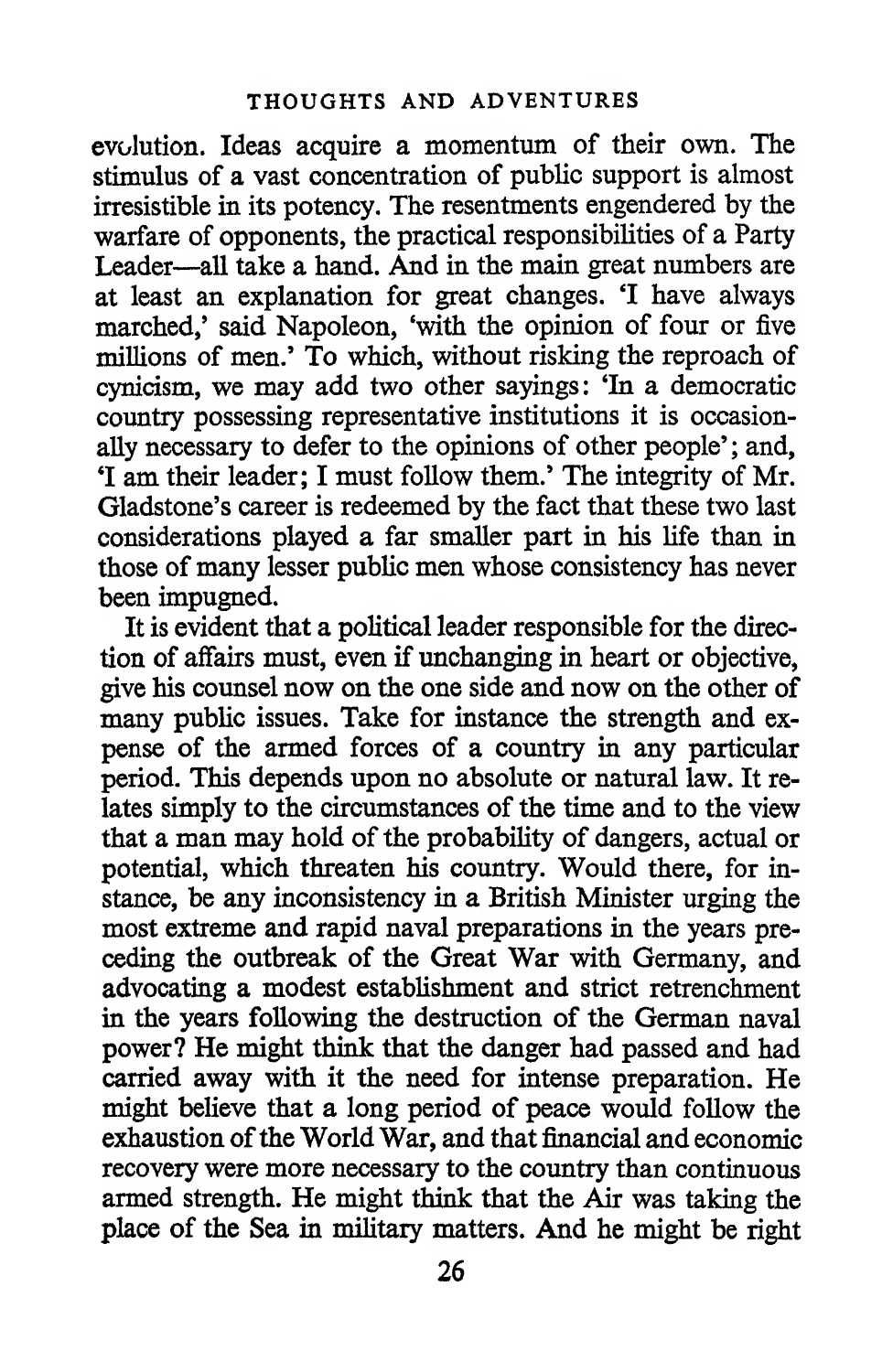and truly consistent both in the former and in the latter advocacy. But it would be easy to show a wide discrepancy be tween the sets of arguments in the two periods. Questions of this kind do not depend upon the intrinsic logic of the reasoning used on the one hand or the other, but on taking a just view of the governing facts of different periods. Such changes must, however, be considered in each particular case with regard to the personal situation of the individual. If it can be shown that he swims with the current in both cases, his titles to a true consistency must be more studiously examined than if he swims against it.

A more searching scrutiny should also be applied to changes of view in relation not to events but to systems of thought and doctrine. In modem British politics no greater contrast can be found than in comparing the Free Trade speeches of the late Mr. Joseph Chamberlain as President of the Board of Trade in the early eighties, with the Protectionist speeches which he delivered during the Tariff campaign at the beginning of the nineteenth century. Here we are dealing not with the turbulent flow of events, but with precise methods of thought. Those who read Mr. Chamberlain's Free Trade speeches will find that almost every economic argument which he used in 1904 was foreseen and countered by him in 1884. Yet the sincerity of his later views was generally accepted by friends and opponents alike. And after all, once he had come to think differently on economic subjects, was it not better that he should unhesitatingly give his country the benefit of his altered convictions? Still, it must be observed that the basis of reasoning had changed very little in the twenty years' interval, that the problem was mainly an abstract one in its character, and that it was substantially the same problem. There need be no impeachment of honesty of purpose or of a zealous and unceasing care for the public interest. But there is clearly in this case a contradiction of argument in regard to the same theory which amounts to self-stultification.

We may illustrate this distinction further. Mr. Chamberlain argued in 1884 that a tax on imports was paid by the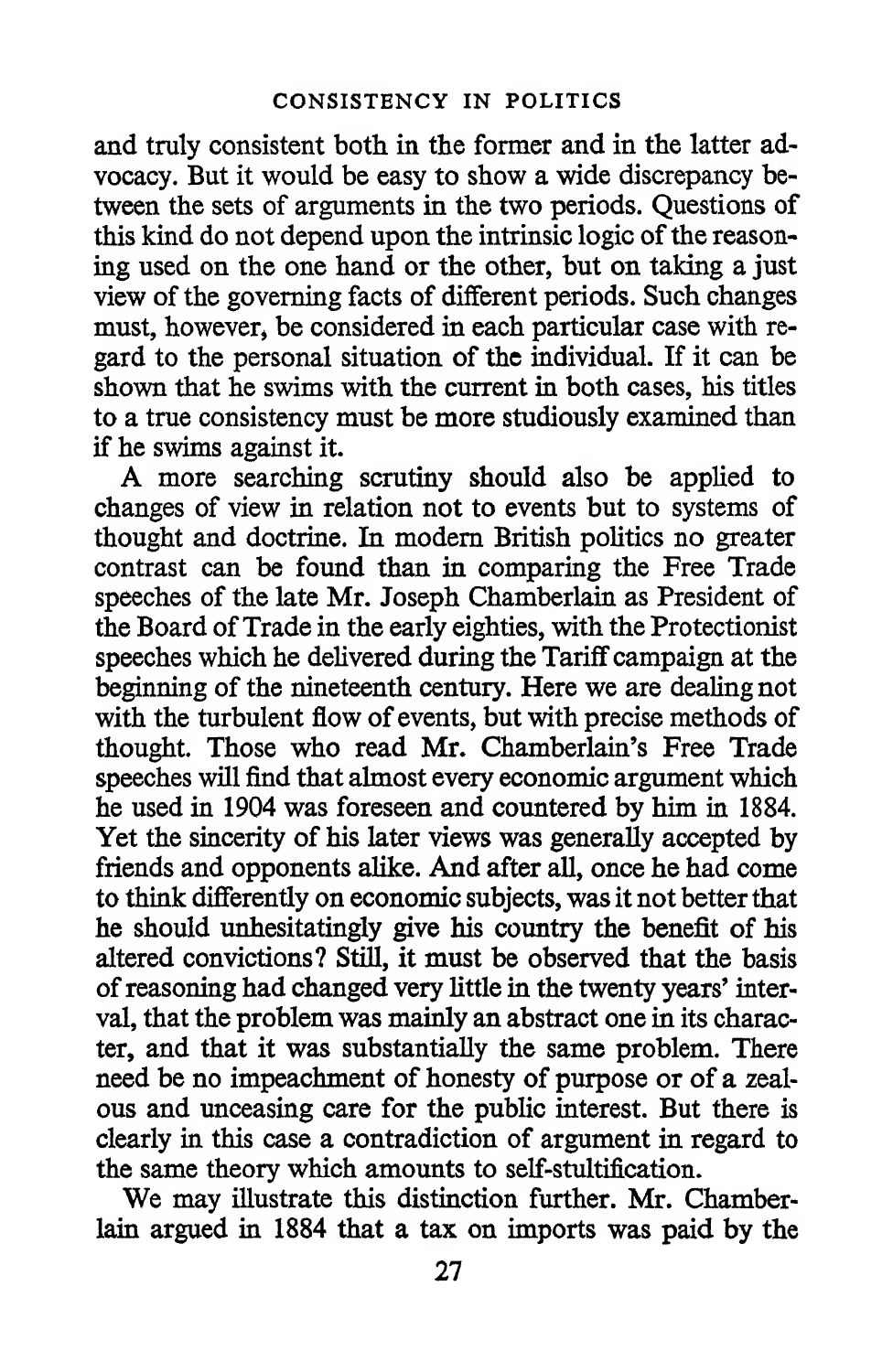home consumer, and in 1904 that it was paid, very largely at any rate, by the foreigner. We cannot help feeling that the reasoning processes underlying these two conclusions are fundamentally incompatible, and it is hard to understand how a man who once saw the one process so clearly should subsequently have visualized and accepted the opposite process with equal vehemence and precision. It would have been better, tactically at any rate, for Mr. Chamberlain to have relinquished the abstract argument altogether and to have relied exclusively in his advocacy upon the facts—the world facts which were really his reasons, the importance of consolidating the British Empire by means of a Zollverein, and the necessity ofrallying support for that policy among the British industrial interests and the Conservative working classes; for these con siderations, in his view, over-ruled—whether or not they contradicted—the validity of his purely economic conviction.

A Statesman should always try to do what he believes is best in the long view for his country, and he should not be dissuaded from so acting by having to divorce himself from a great body of doctrine to which he formerly sincerely adhered. Those, however, who are forced to these gloomy choices must regard their situation in this respect as unlucky. The great Sir Robert Peel must certainly be looked on as falling within the sweep of this shadow. Of him Lord John Russell sourly observed:

\*He has twice changed his opinion on the greatest political ques tion of his day. Once when the Protestant Church was to be defended and the Protestant Constitution rescued from the attacks of the Roman Catholics, which it was said would ruin it, the Right Honourable Gentleman undertook to lead the defence. Again, the Com Laws were powerfully attacked in this House and out of it. He took the lead of his Party to resist a change and to defend Protection. I think, on both occasions, he has come to a wise conclusion, and to a decision most beneficial to his country; first, when he repealed the Roman Catholic disabilities, and, secondly, when he abolished Protection. But that those who followed him—men that had committed themselves to these questions, on the faith of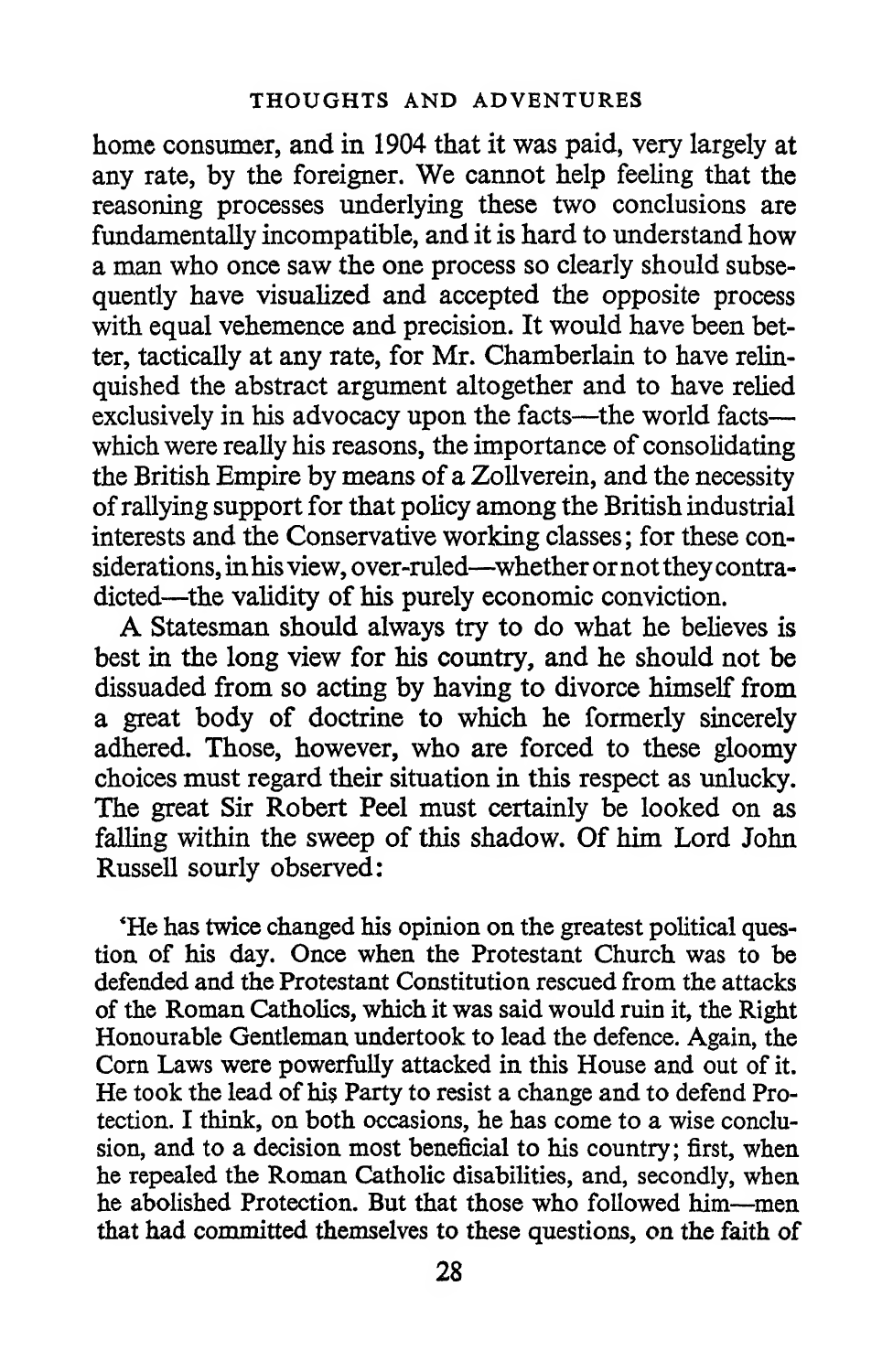his political wisdom, on the faith of his sagacity, led by the great eloquence and ability he displayed in debate—that when they found he had changed his opinions and proposed measures different from those on the faith of which they had followed him that they should exhibit warmth and resentment was not only natural, but I should have been surprised if they had not displayed it.'

This was a hard, yet not unjust, commentary upon the career of one of the most eminent and one of the noblest of our public men; for here not merely a change of view is in question, but the workaday good faith of a leader towards those who had depended upon his guidance and had not shared in his conversion.

A change of Party is usually considered a much more serious breach of consistency than a change of view. In fact as long as a man works with a Party he will rarely find himself accused of inconsistency, no matter how widely his opinions at one time on any subject can be shown to have altered. Yet Parties are subject to changes and inconsistencies not less glaring than those of individuals. How should it be otherwise in the fierce swirl of Parliamentary conflict and Electoral fortune? Change with a Party, however inconsistent, is at least defended by the power of numbers. To remain constant when a Party changes is to excite invidious challenge. Moreover, a separation from Party affects all manner of personal relations and sunders old comradeship. Still, a sincere conviction, in harmony with the needs of the time and upon a great issue, will be found to override all other factors; and it is right and in the public interest that it should. Politics is a generous profession. The motives and characters of public men, though constantly criticized, are in the end broadly and fairly judged. But, anyhow, where is Consistency to-day? The greatest Con servative majority any modem Parliament has seen is led by the creator of the Socialist party, and dutifully cheers the very Statesman who a few years ago was one of the leaders of a General Strike which he only last year tried to make again legal. A life-long Free Trader at the Board of Trade has